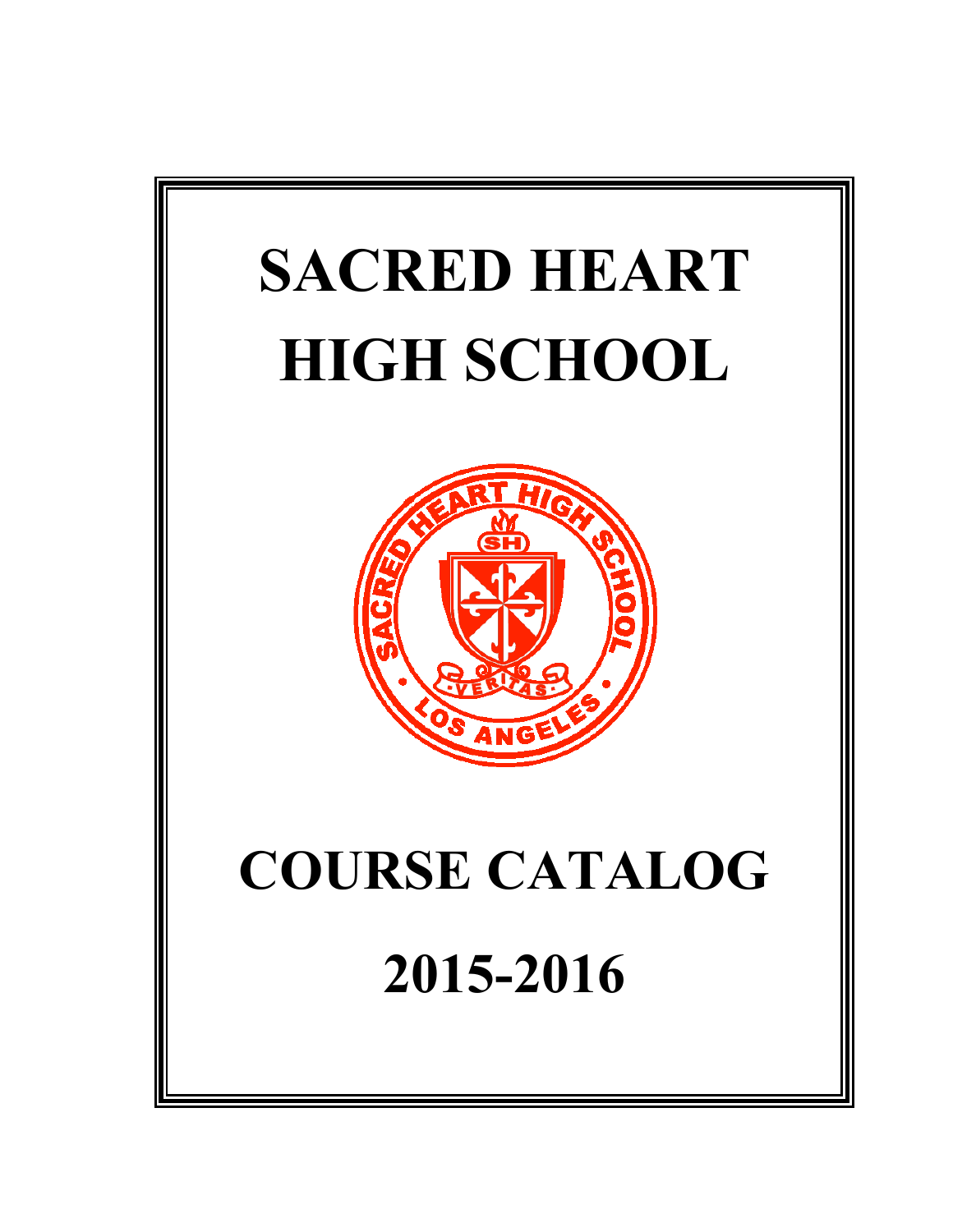# **Table of Contents**

| <b>Computer Education Department</b>           |    |
|------------------------------------------------|----|
| <b>English Department</b>                      | 4  |
| <b>Math Department</b>                         |    |
| <b>Modern Languages Department</b>             | 9  |
| <b>Religion Department</b>                     | 11 |
| <b>Science Department</b>                      | 13 |
| <b>Social Science Department</b>               | 15 |
| <b>Visual &amp; Performing Arts Department</b> | 18 |
| <b>Electives</b>                               | 20 |
| <b>Graduation Requirements</b>                 | 21 |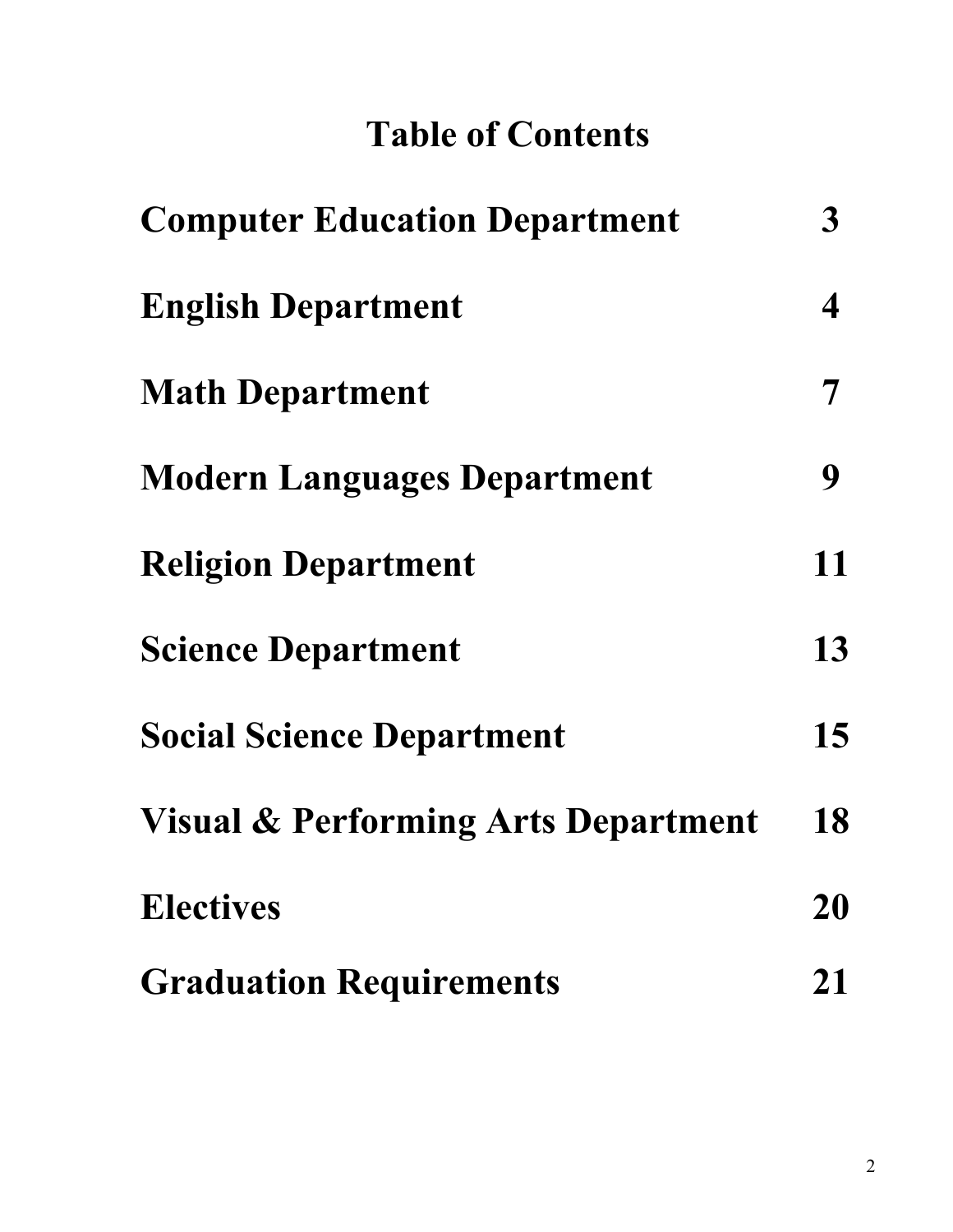# **Computer Education Department**

# **INFORMATION TECHNOLOGY GR 9-12 10 CR YEAR**

### **PREREQUISITE: NONE. THIS COURSE IS REQUIRED FOR GRADUATION**

Information Technology is a survey course on computer concepts and their practical use, including hardware, software applications and system software, the Internet, World Wide Web, communications, ecommerce, computers in society, computer ethics and digital citizenship. It includes an overview of MSOffice Suite including MSWord, Excel, and PowerPoint , the Web 2.0, creating blogs and web pages, and the use of the ipad in a classroom situation.

The focus of this course is on the basic knowledge required to be computer literate in today's digital world.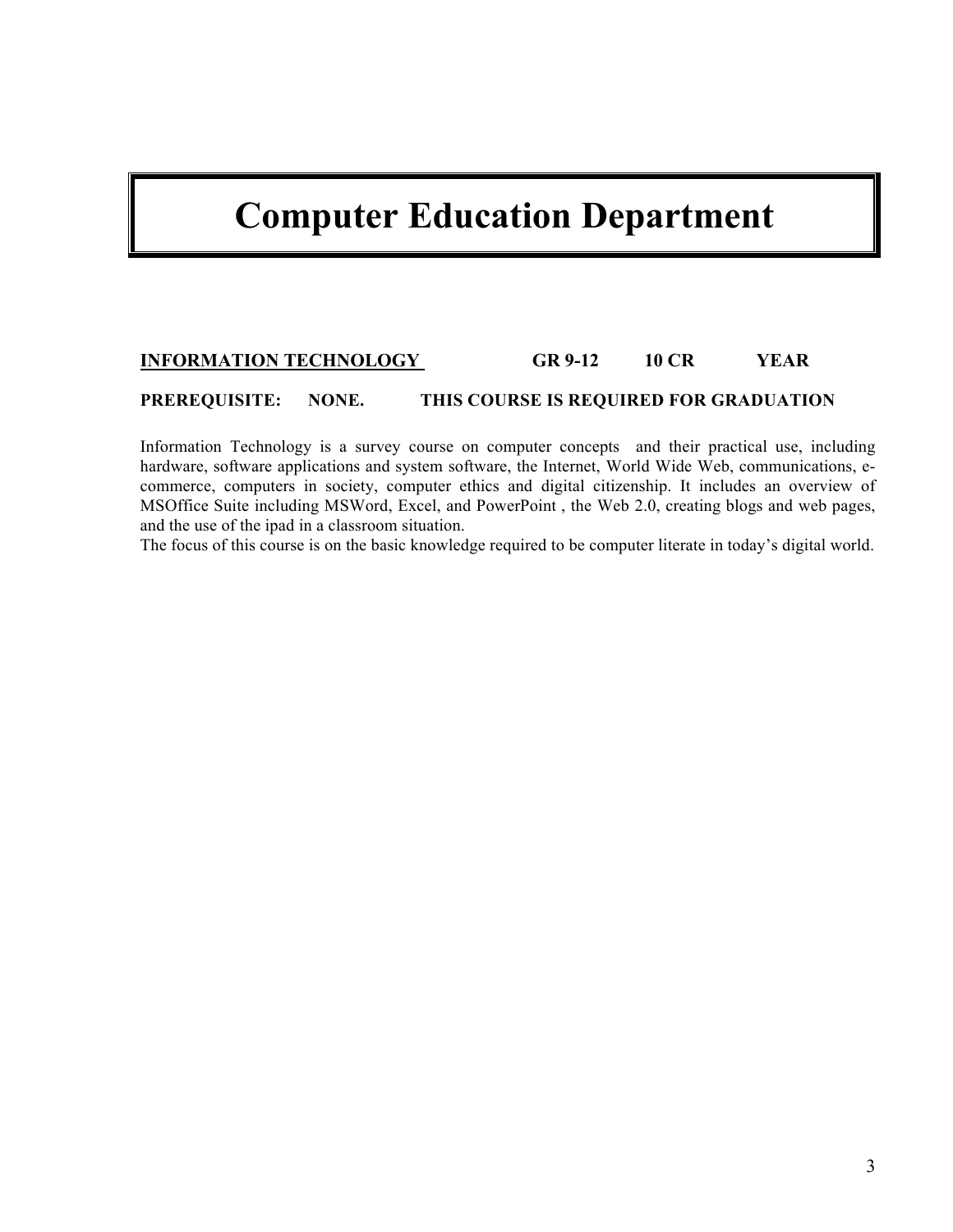# **ENGLISH I GR 9 10 CR YEAR**

**PREREQUISITE:** Entrance Exam

English I will build upon students' basic language arts skills and will facilitate development in the areas of reading, writing, speaking, and listening. Students come to Sacred Heart with a wide variety of experiences; therefore, English I lays a common foundation upon which all students can build during their high school years and beyond. English I emphasizes grammar, sentence structure, expository composition, vocabulary development, beginning literary analysis, critical thinking skills, and study skills. The writing process begins with the mastery of the sentence and culminates in the sophistication of the multi-paragraph essay. The class follows a literature-based approach. Reading selections are challenging, yet accessible examples of major genres.

**English Department**

### **ENGLISH I HONORS GR 9 10 CR YEAR**

# **Note: Student's 7th and 8th grade Language Arts grades, in conjunction with the High School Placement Test and English Essay scores, will determine a student's eligibility for this class.**

English I Honors facilitates development in the areas of reading, writing, speaking, and listening. Students will move at a more accelerated rate as they build upon their understanding of grammar, sentence structure and expository composition, vocabulary development, beginning literary analysis, critical thinking skills, and study skills. The class follows a literature-based approach. Reading selections are challenging, yet accessible examples of major genres. English I Honors strengthens students' expository and descriptive writing skills. As a culminating project, students will conduct research on topics relevant to the class and compile their findings into a concise report.

**ENGLISH II GR 10 10 CR YEAR**

## **PREREQUISITE: English I**

English II is a course in British Literature that focuses on critical reading. The continuing theme throughout the year will be the establishment of societal and cultural norms and how these defining factors have been sculpted through historical and literary developments in the British tradition. The course refines composition skills in critical, analytical and interpretive writing. Students will learn about persuasive speech and writing as they look at current issues. Students are required to demonstrate the ability to think and write independently and are taught elements of style and editing strategies that address readability, conciseness, and clarity.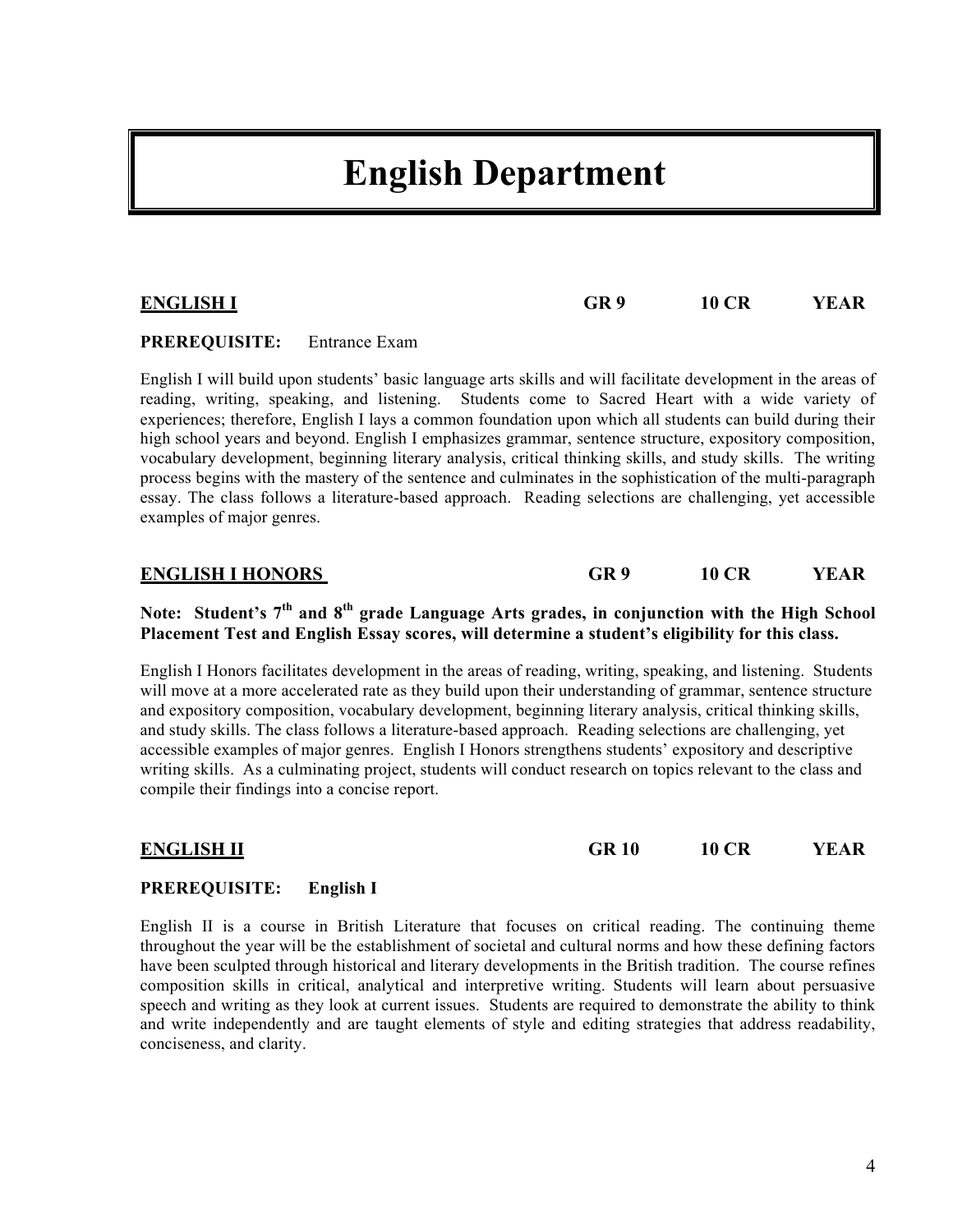## **ENGLISH II HONORS GR 10 10 CR YEAR**

**PREREQUISITE:** Grade of "B+" in English I Honors OR grade of "A-" in English I and the approval of the Freshman English teacher.

While English II Honors covers much of the same literature as English II, it includes more challenging assignments. This course in British Literature focuses on critical reading of literature. The continuing theme throughout the year will be the establishment of societal and cultural norms and how these defining factors have been sculpted through historical and literary developments. The course refines composition skills in critical, analytical and interpretive writing. Students will learn about persuasive speech and writing as they look at current issues related to their non-fiction reading. Students are required to demonstrate the ability to think and write independently and are taught elements of style and editing strategies that address readability, conciseness, and clarity.

**ENGLISH III GR 11 10 CR YEAR**

### **PREREQUISITE:** English I and II

English III is a course in American literature. The purpose of this course is to familiarize the student with the various literary genres that create and shape the face of the "American Tradition" of writers. The student will analyze the literature in a chronological order that aids in the recognition of the philosophical, political, religious, ethical and social aspects that influenced the themes and meanings of the texts read. In doing so, the student will be introduced to the genre of literary criticism and analysis. This course places an emphasis on the development of writing skills focusing on a review of grammar and diligent use of the writing process. In addition, the class will enhance creativity and critical thinking, speaking and listening skills. This course also includes a section on preparing for the SAT critical reading and writing sections and on writing college entrance essays.

**PREREQUISITE:** Grade of "B+" in English II Honors OR Grade "A-" in English 2 and the approval of the students sophomore English teacher.

English III Honors is a course in American literature, preparatory to Advanced Placement, that builds on the introduction to literary analysis and interpretation begun in English II. In addition to what is covered in English III, English III Honors will move at a quicker pace, demanding students to think and act independently, integrating multiple levels of academia in their work. Students in this course will explore a multitude of works written by various American authors and present a research project that explores a specific American author chosen from the College Board list of recommended literature. This course also includes a section on preparing for the SAT critical reading and writing sections and on writing college entrance essays.

# **ENGLISH III HONORS GR 11 10 CR YEAR**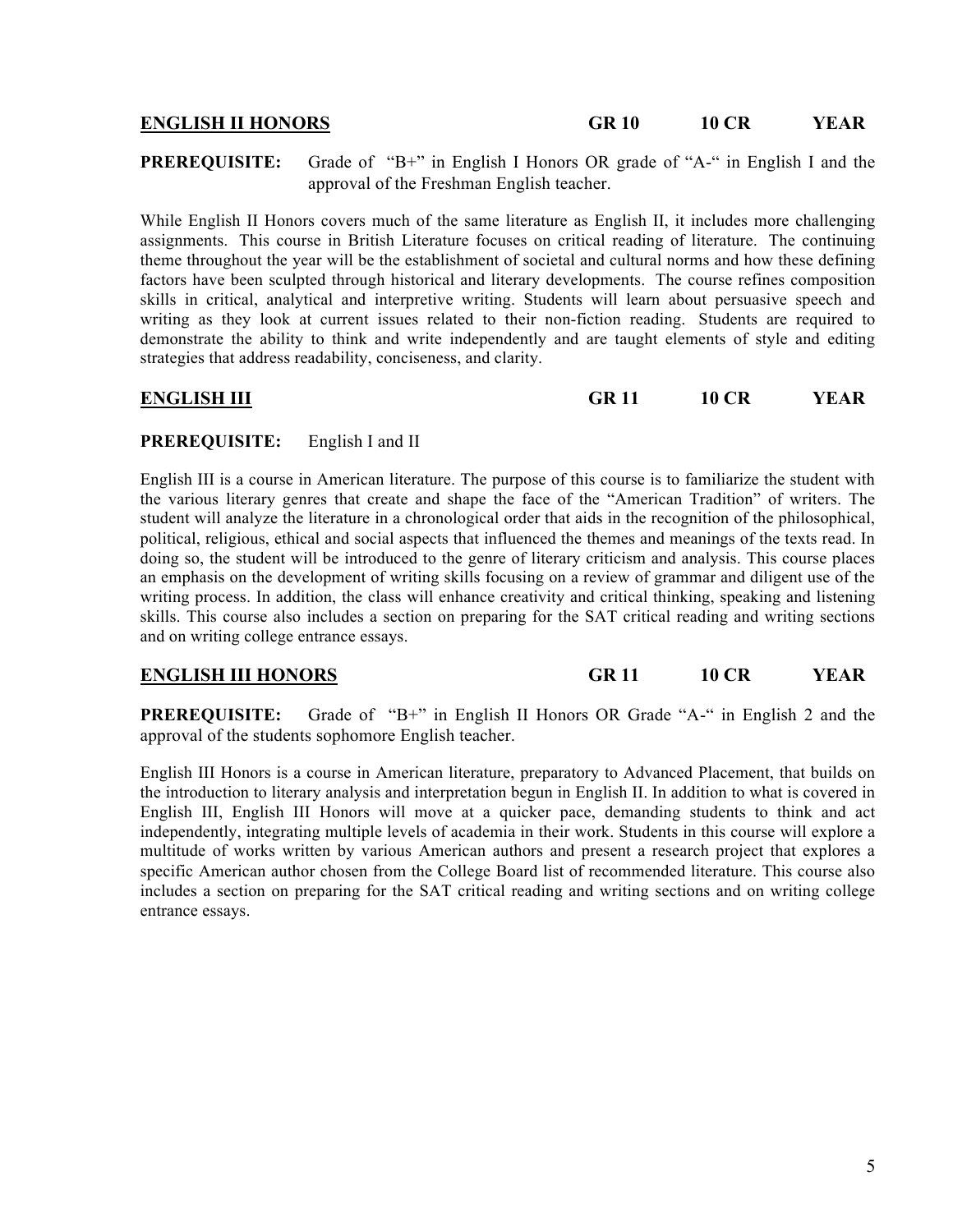#### **PREREQUISITE:** English I, II and III

This course will continue to augment the level and quantity of skills developed in English I, II and III. English IV examines the progression of various multi-ethnic/multi-cultural literary trends. Students explore the themes and historical contexts of various literary movements. Thus, the works studied will manifest the pivotal concerns throughout the globe. In reading and discussing these works, the student should discover how numerous writers have viewed and interpreted their country's culture, as well as probe the unique fictional themes, intellectual currents and narrative forms of their specific literary tradition. It is also hoped that students will obtain a greater awareness of the world in which they live and the significant contributions each culture has made in the area of literature. In addition, students will sharpen their skills in expository writing and will have the opportunity to refine college entrance essays.

## **AP LITERATURE AND COMPOSITION (ENGLISH IVAP) GR 12 10 CR YEAR**

**PREREQUISITE:** Grade of "B+" in English III Honors OR Grade "A-" in English III and the approval of English teacher.

This course in AP Literature and Composition will engage students in the careful reading and critical analysis of classic and modern literature. Through the close reading of selected texts, students will deepen their understanding of the ways writers use language to provide both meaning and pleasure for their readers. A special emphasis will be placed on the reading and analysis of poetry, drama and the novel. As they read, students will be expected to consider a work's structure, style, and themes as well as such smaller-scale elements as the use of figurative language, imagery, symbolism, diction and tone. In addition, students will study some of the major schools of literary criticism and write critical response papers. Underscoring the aforementioned curriculum will be an emphasis on timed writing and test-taking strategies, which are vital to success in the AP Test.

*Please note:* **All students enrolled in English IV AP are required to take the AP English Literature Exam in May.**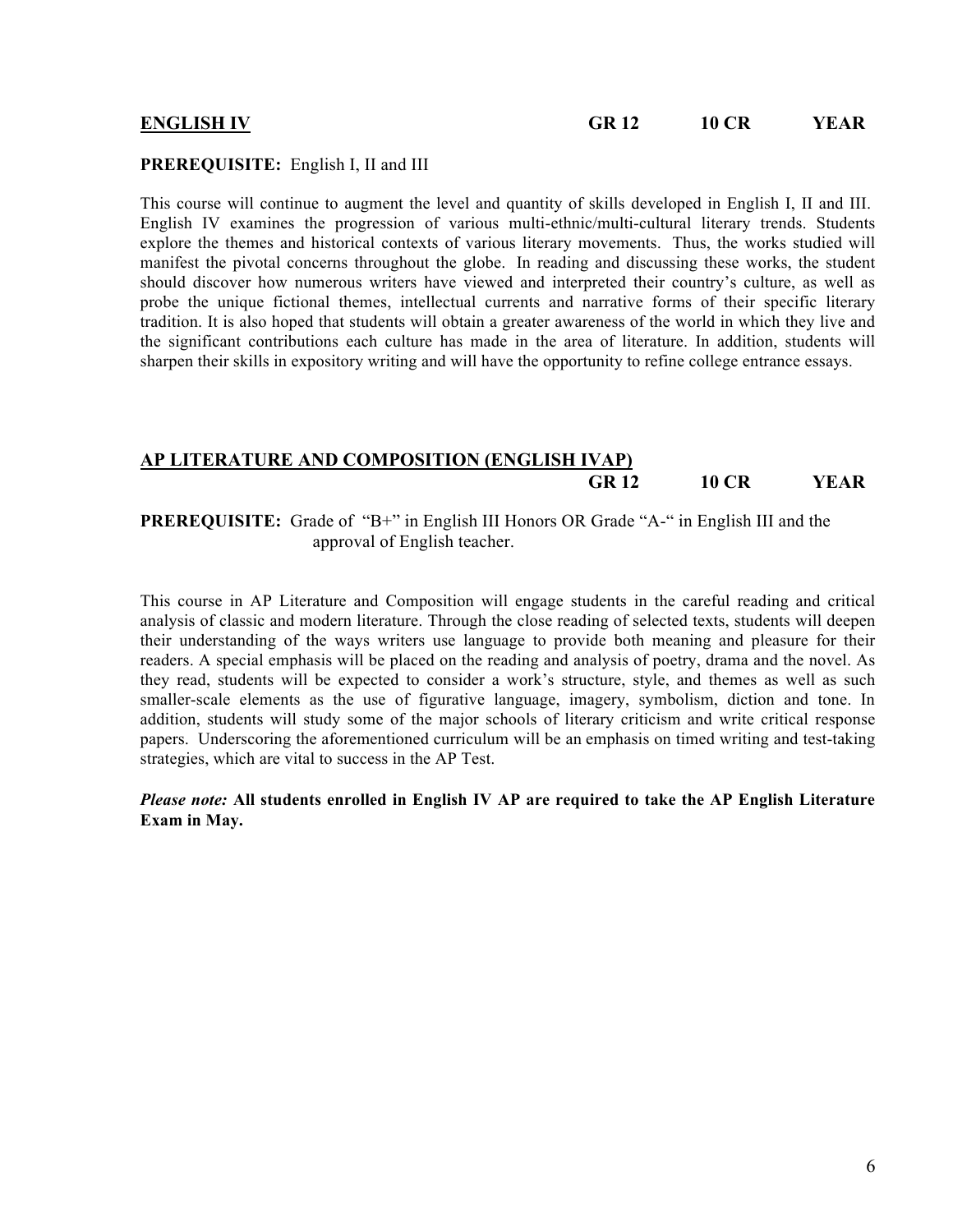7

# **Math Department**

# **All of the courses below are approved by the UC/CAL state system in the "C" Category.**

**PREREQUISITE: SCORES ON ENTRANCE EXAM SHOW READINESS FOR THE SUBJECT.**  This is a comprehensive one-year course covering the basic fundamentals of Algebra. Topics include the real number system, equations and inequalities in one and two variables, polynomials, second degree equations, radicals and graphs of linear systems.

**Please note: Prerequisite for Chemistry is a minimum of B in Algebra I.**

### **PREREQUISITE: "C+" OR BETTER IN ALGEBRA I OR "C" WITH TEACHER APPROVAL.**

Students earning C- or below need to re-take Algebra I during the summer.

This is a college preparation course that introduces the student to the principles of Euclidian Geometry. Besides the traditional content on proofs, topics include geometric figures, congruence, polygons, coordinate geometry and constructions.

# **PREREQUISITE: "C+" OR BETTER IN ALGEBRA I AND GEOMETRY**

This course meets the college preparatory student's requirements for a third year in a major field of mathematics. It is designed to cover the algebraic properties of the real number system equations, inequalities of the first and second degree, their graphs, matrices and determinants, introduction to logarithmic and exponential functions and conics.

### **PREREQUISITE: "B" OR BETTER IN THREE YEARS OF MATH**

This course is intended for students who have successfully completed Algebra II and who wish to take another math elective. The three main sections are: (1) a brief review of some algebra topics, particularly linear programming, theory of equations, and convergence and divergence of infinite series, (2) theory and

### **PLANE GEOMETRY GR 9-12 1.0 CR YEAR**

### **ALGEBRA II GR 9-12 1.0 CR YEAR**

# **PRE-CALCULUS GR 11-12 1.0 CR YEAR**

**ALGEBRA I GR 9-10 1.0 CR YEAR**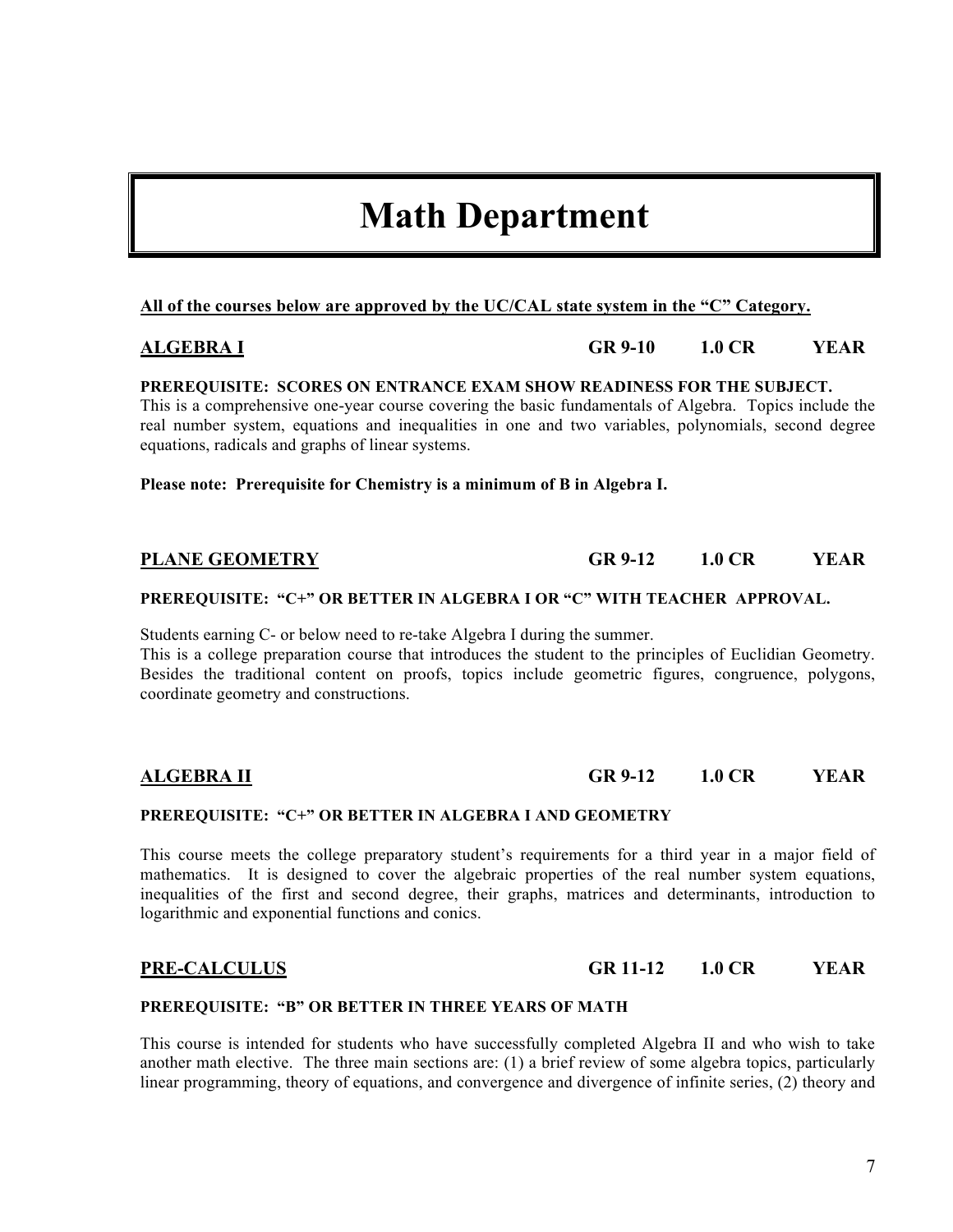applications of trigonometry, with special emphasis on identities, as used in calculus, and (3) a treatment of the basic theorems and types of problems of differential and integral calculus.

# **AP CALCULUS AB GR 11-12 1.0 CR YEAR**

#### **PREREQUISITE: A "B" OR BETTER IN PRE-CALCULUS**

AP Calculus is an Advanced Placement college preparatory course focusing on the study of calculus of a single variable. The course is focused mainly on providing students with an understanding of concepts of calculus and experience with its applications.

### **APPLIED MATH GR 12 1.0 CR**

YEAR

Successful completion of Algebra I, Geometry and Algebra II with a C.

Essential concepts of Algebra I and II, of Geometry and Pre-Cal are emphasized. The course is designed to further develop their computational skills and conceptual understanding of mathematics. Students will meet challenging course standards through varied learning experiences designed to develop their computational skills and conceptual understanding of mathematics. Students will collect, organize and graph data, solve logic problems, review order of operations and a variety of mathematical skills using integers and fractions. Students will solve linear equations as well as examine numerical and geometric ratios in a variety of activities. They will write and solve equations to problems involving equivalent ratios. Learning, reviewing and reinforcing previous mathematical concepts will assist them in their continued algebraic learning.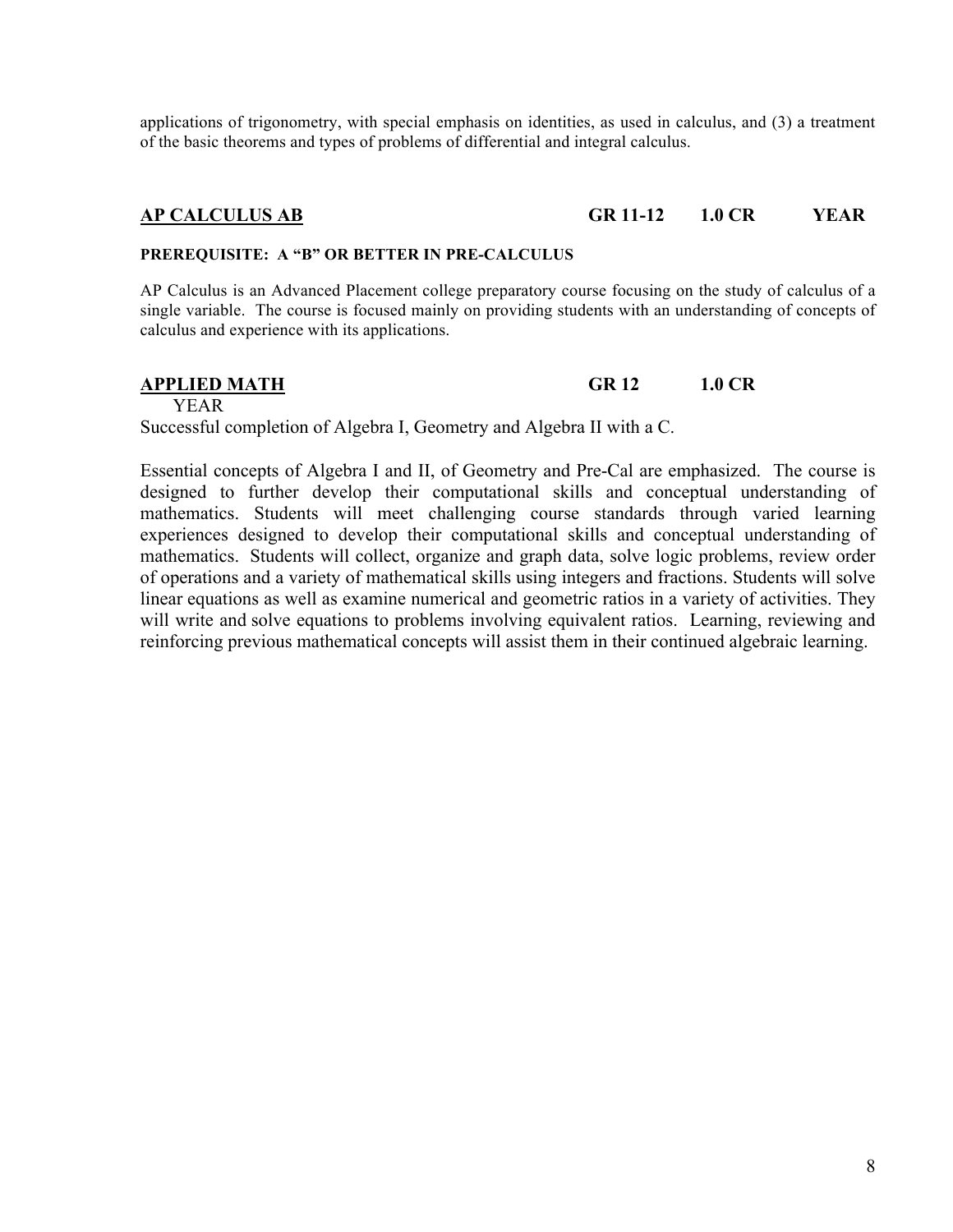# **Modern Languages Department**

**Please Note: Any and all changes from one course to another MUST be approved by the Department Chairperson and the department members.**

#### **SPANISH**

## **SPANISH I: BEGINNING SPANISH GR 9-10 10CR YEAR**

#### **PREREQUISITE: NONE**

This course stresses proficiency in listening, speaking, reading and writing as well as providing an understanding of basic grammatical structures and patterns of communication. The acquisition of functional vocabulary and conversational skills are the primary goals at this level. This is a communication-based language course that emphasizes the active involvement of the learner. Conversational skills will be enhanced through cooperative learning activities and student-centered instruction in the classroom.

### **SPANISH II: INTERMEDIATE SPANISH GR 9-12 10CR YEAR**

### **PREREQUISITE: BEGINNING SPANISH OR ABOVE 80% ON SPANISH ENTRANCE TEST**

This course reviews and reinforces communication skills through the integration of listening, speaking, reading and writing activities. Students will increase their cultural awareness through the study of authentic cultural materials. Linguistic proficiency is increased through a variety of learning modes in a student-centered environment. This course continues to build on the vocabulary, grammar and conversational skills developed in Spanish I. Students enhance their writing ability through a variety of activities such as compositions, essays, skits, and journal writing.

### **SPANISH II: INTERMEDIATE SPANISH HONORS GR 9-12 10CR YEAR**

# **PREREQUISITE: B+ OR ABOVE IN BEGINNING SPANISH OR ABOVE 90% ON SPANISH ENTRANCE EXAM.**

In Spanish 2 Honors, students cover all the material presented in Spanish 2 plus additional grammatical constructions. A supplementary reader fosters the development of reading skills and vocabulary acquisition. Students cover the basic material more quickly, allowing time for more composition and conversation in the language. The curriculum offers a wide variety of activities intended to develop the student's language skills: written exercises, oral drills and presentations, interactive task-oriented communicative activities as well as special projects, both written and oral, on some aspect of Spanish culture and civilization. This course requires teacher recommendation and departmental approval. Students with an A or B+ will be recommended to AP Language.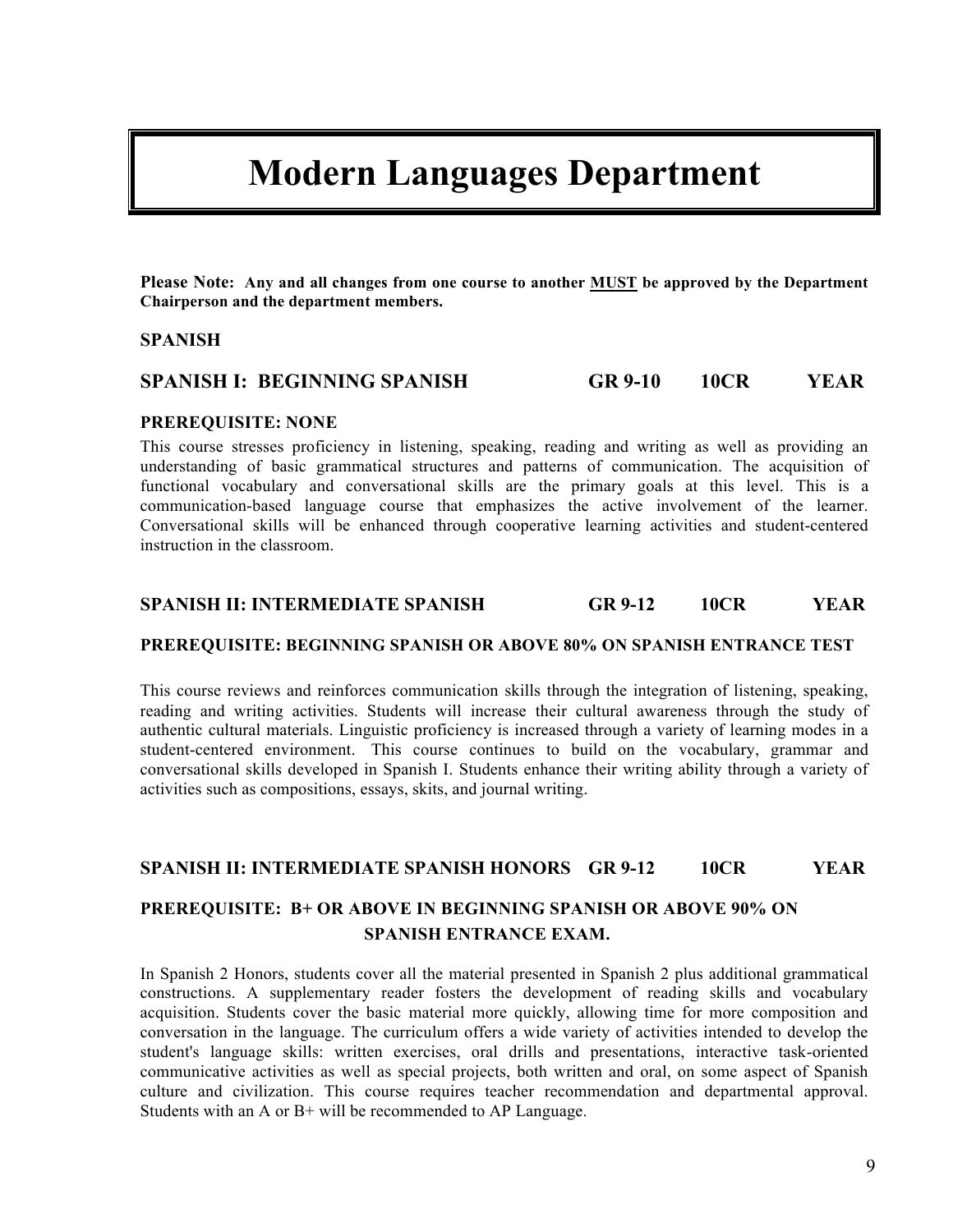### **SPANISH III: ADVANCED SPANISH GR 10-12 10CR YEAR**

Pre-requisite: B- or above in Intermediate Spanish

In Spanish III, emphasis is placed on the mechanics of Spanish, which will enable the student to assume greater control of the language. Idiomatic vocabulary learned in this course helps students think clearly and speak effectively to native speakers. Expanded study of Hispanic culture, history and art are part of this course. The students are required to prepare oral presentations and write original compositions. This creative format will enable the student to make a smooth transition into the Spanish IV curriculum. Students with an A or B+ will be recommended to take AP Spanish Language with the approval of the Department Head.

### **SPANISH III HONORS: ADVANCED SPANISH GR 10-12 10CR YEAR**

Pre-requisite: B+ or above in Spanish II Honors and Department Approval

Spanish 3 Honors presents a thorough review of the essential patterns and structures of Spanish I and II with new and varied applications. Students are introduced to more structurally complex patterns such as the subjunctive and conditional sentences. They are required to do supplementary readings from prominent Latin American and Spanish writers in order to improve reading comprehension skills as well as to increase oral and written proficiency in the target language through studies in style, idiomatic expressions, and acquisition of new grammatical patterns. The ultimate objective is for the student to reach a level of linguistic autonomy in all four language skills in order to communicate clearly by initiating and sustaining a wide variety of communicative tasks, including those that require increased ability to convey meaning, both in oral and written form.

## **AP SPANISH LITERATURE AND CULTURE GR 10-12 10CR YEAR**

### **PREREQUISITE: A B- OR ABOVE IN INTERMEDIATE SPANISH HONORS, AN A IN INTERMEDIATE SPANISH; TEACHER RECOMMENDATION AND DEPARTMENT HEAD APPROVAL**

The AP Spanish Literature and Culture course is designed to provide students with a learning experience equivalent to that of an introductory college course in literature written in Spanish. The course introduces students to the formal study of a representative body of texts from Peninsular Spanish, Latin American, and U.S. Hispanic literature. The course provides opportunities for students to demonstrate their proficiency in Spanish across the three modes of communication (interpersonal, interpretive, and presentational) and the five goal areas (communication, cultures, connections, comparisons, and communities) outlined in the *Standards for Foreign Language Learning in the 21st Century*. The overarching aims of the course are to provide students with ongoing and varied opportunities to further develop their proficiencies across the full range of language skills — with special attention to critical reading and analytical writing — and to encourage them to reflect on the many voices and cultures included in a rich and diverse body of literature written in Spanish.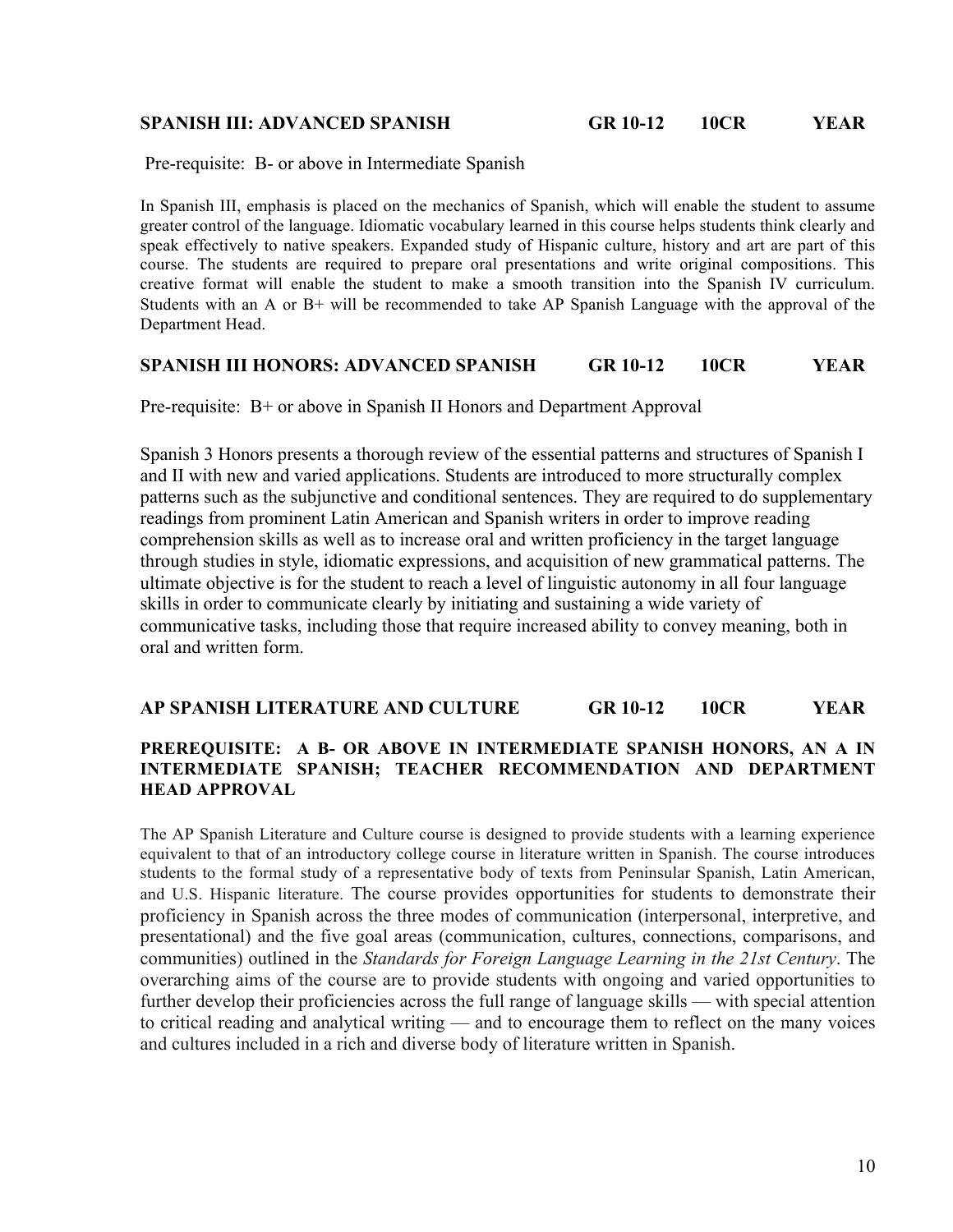# **Religion Department**

## **Religious Program of Studies**

*All course descriptions are in alignment with the Curriculum Framework from the United States Conference of Catholic Bishops*

# **Freshmen Year The Revelation of Jesus Christ in Scripture GR 9 5 CR SEMESTER**

The course gives students a general knowledge and appreciation of the Sacred Scriptures. Through their study of the Bible, they will come to encounter the living Word of God, Jesus Christ. Students will learn how to read the Bible and will become familiar with the major sections of the Bible. They will pay particular attention to the Gospels where they may grow to know and love Jesus Christ more personally.

### **Who is Jesus Christ? GR 9 5 CR SEMESTER** This course introduces students to the Mystery of Jesus Christ, the Living Word of God, the second Person of the Blessed Trinity. Students will understand that Jesus Christ is the ultimate revelation to us from God. In learning who Jesus is, students will also learn who he calls them to be.

### **Sophomore Year The Mission of Jesus Christ (Paschal Mystery) GR 10 5 CR SEMESTER** The purpose of this course is to help students understand all that God has done for us through his Son, Jesus Christ. Students will understand the redemptive action of Christ, and will be introduced to what it means to be a disciple of Christ and what life as a disciple entails.

# **Jesus' Mission Continues in the Church GR 10 5 CR SEMESTER** This course helps students understand that in and through the Church they encounter the Living Jesus Christ. Students will acknowledge that the Church was founded by Christ through the Apostles and is

sustained by him through the Holy Spirit. Students will come to know the Church as the living Body of Christ and be introduced to the sacred nature of the Church.

## **Junior Year**

**Sacraments as Privileged Encounters with Jesus Christ GR 11 5 CR SEMESTER** The purpose of this course is to help students understand they can encounter Christ today in full and real ways through the Sacraments, especially the Eucharist. Students will examine each of the Sacraments in detail.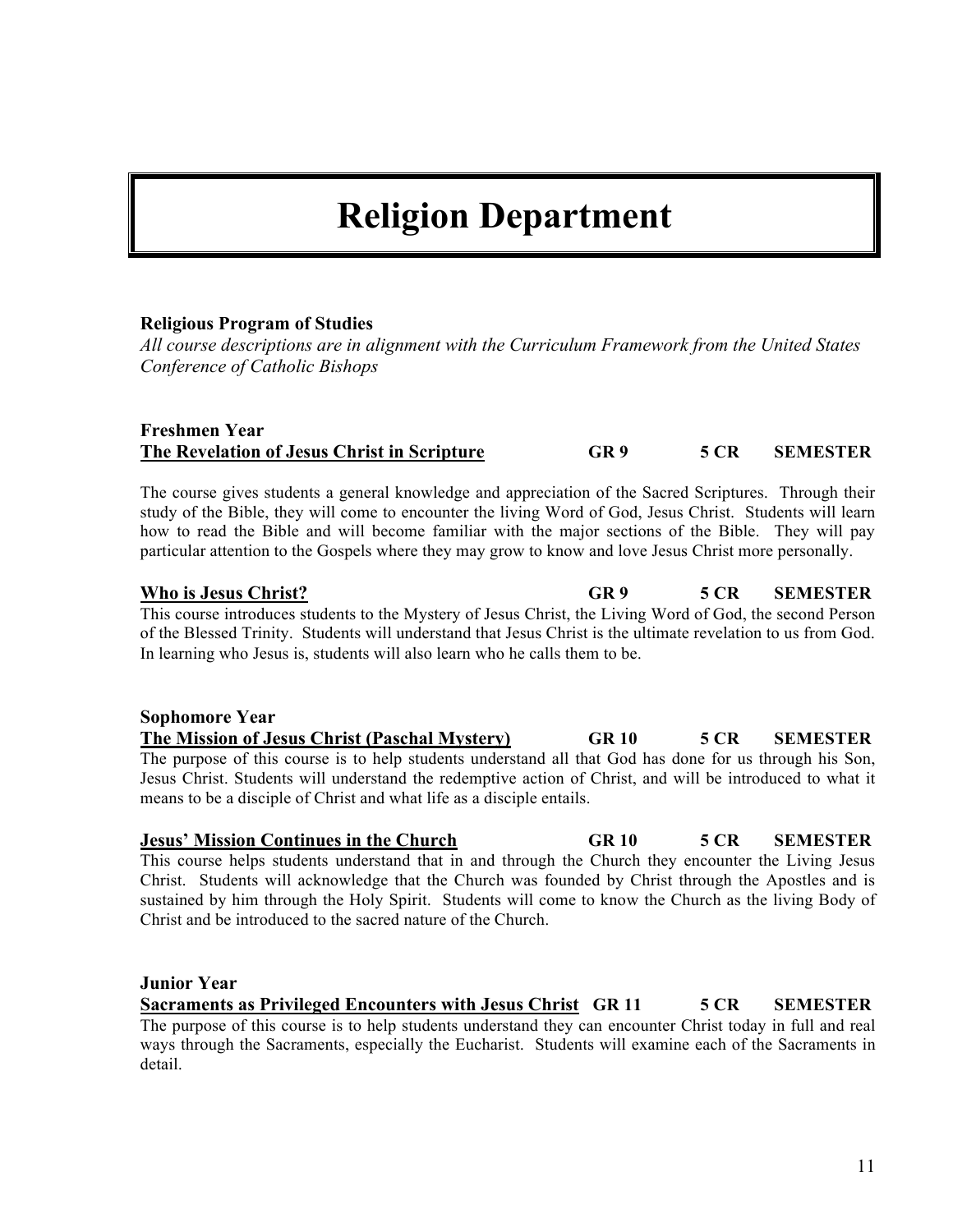# **Life in Jesus Christ GR 11 5 CR SEMESTER**

Students understand that it is only through Christ that they can fully live out God's plans for their lives. Students are to learn the moral concepts and precepts that govern the lives of Christ's disciples.

## **Senior Year**

# **Responding to the Call of Jesus Christ GR 11 5 CR SEMESTER** In this course students will understand the vocations of life: how Christ call us to live. The vocations of the married life, single life, consecrated life and ordained life will be examined for their similarities and differences. Students will learn what it means to live life for the benefit of others.

# **Ecumenical and Interreligious Issues GR 12 5 CR SEMESTER**

Students will explore how the Catholic Church relates to non-Catholic Christians as well as to the religions of the world. The course will also help students recognize the ways in which other systems of belief and practice differ from the Catholic faith.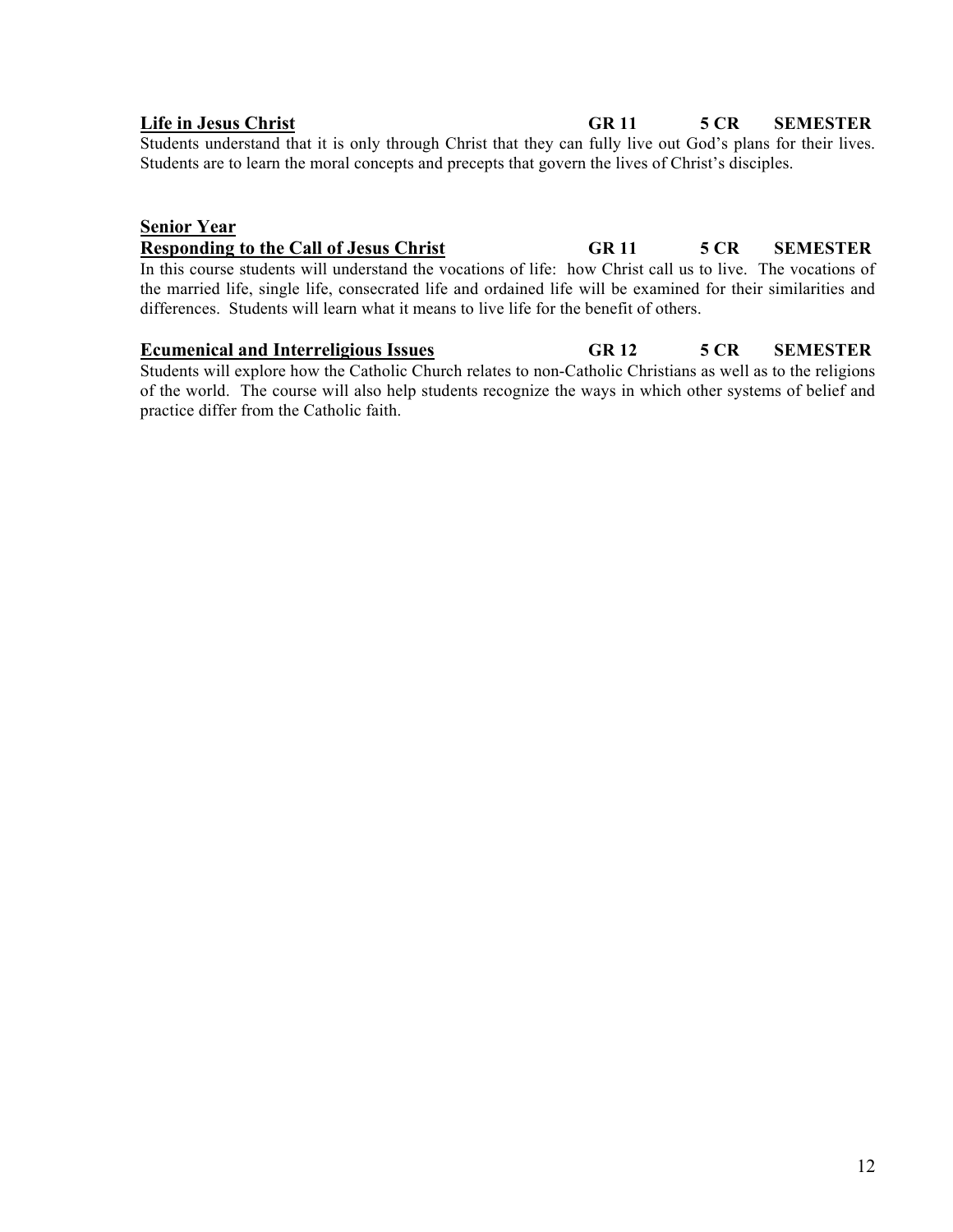# **Science Department**

### **PREREQUISITE: NONE**

This course is designed to give students the opportunity to explore the nature and properties of matter and energy in the world and in the universe. Conceptual Physics cultivates students' notion of science through the use of the scientific method and investigative learning. Students will develop mathematical and deductive reasoning skills through collecting, computing, representing, and analyzing data; the course will emphasize problem solving abilities, teamwork, and creativity throughout coursework. Topics of Conceptual Physics include mechanics, properties of matter, heat and energy, vibrations and waves, and electricity and magnetism. *Required of all freshmen. This course will meet the CSU and UC requirement for one year of a Lab Science.* 

**BIOLOGY (Lab) GR 10 10 CR YEAR**

### **PREREQUISITE: NONE**

This college preparatory course presents the basic principles of biology and its associated laboratory techniques. Emphasis is placed on basic biochemical principles, cell structure and function, reproduction and development, genetics, evolution, classification, plant and animal physiology, anatomy, ecology, and behavior. Special projects include an inquiry-based study involving aquatic ecosystems and participation in comparative anatomy dissections. *Required of all sophomores. This course will meet the CSU and UC requirement for one year of a Lab Science.* 

## **CHEMISTRY (Lab) GR 11-12 10 CR YEAR**

#### **PREREQUISITE: MINIMUM "B" IN ALGEBRA I AND A MINIMUM OF "C" IN BIOLOGY or MINIMUM "B" IN ALGEBRA II would override Algebra I grade**

Chemistry is a highly analytical college preparatory course emphasizing both quantitative and qualitative aspects of chemistry. Scientific methods and laboratory analysis are applied to topics including but not limited to scientific measurement, types and states of matter, chemical and physical properties and changes, atomic structure, bonding, nomenclature, the classification, properties and periodicity of elements, acids and bases, empirical and molecular formulas, quantitative analysis including stoichiometry, balancing equations, types of chemical reactions such as oxidation and reduction, gas laws, solutions, and special properties of water. Topics in organic chemistry, biochemistry and nuclear chemistry are also touched upon. *This course will meet the CSU and UC requirement for one year of a Lab Science.* 

## **CONCEPTUAL PHYSICS GR 9 - 12 10CR YEAR**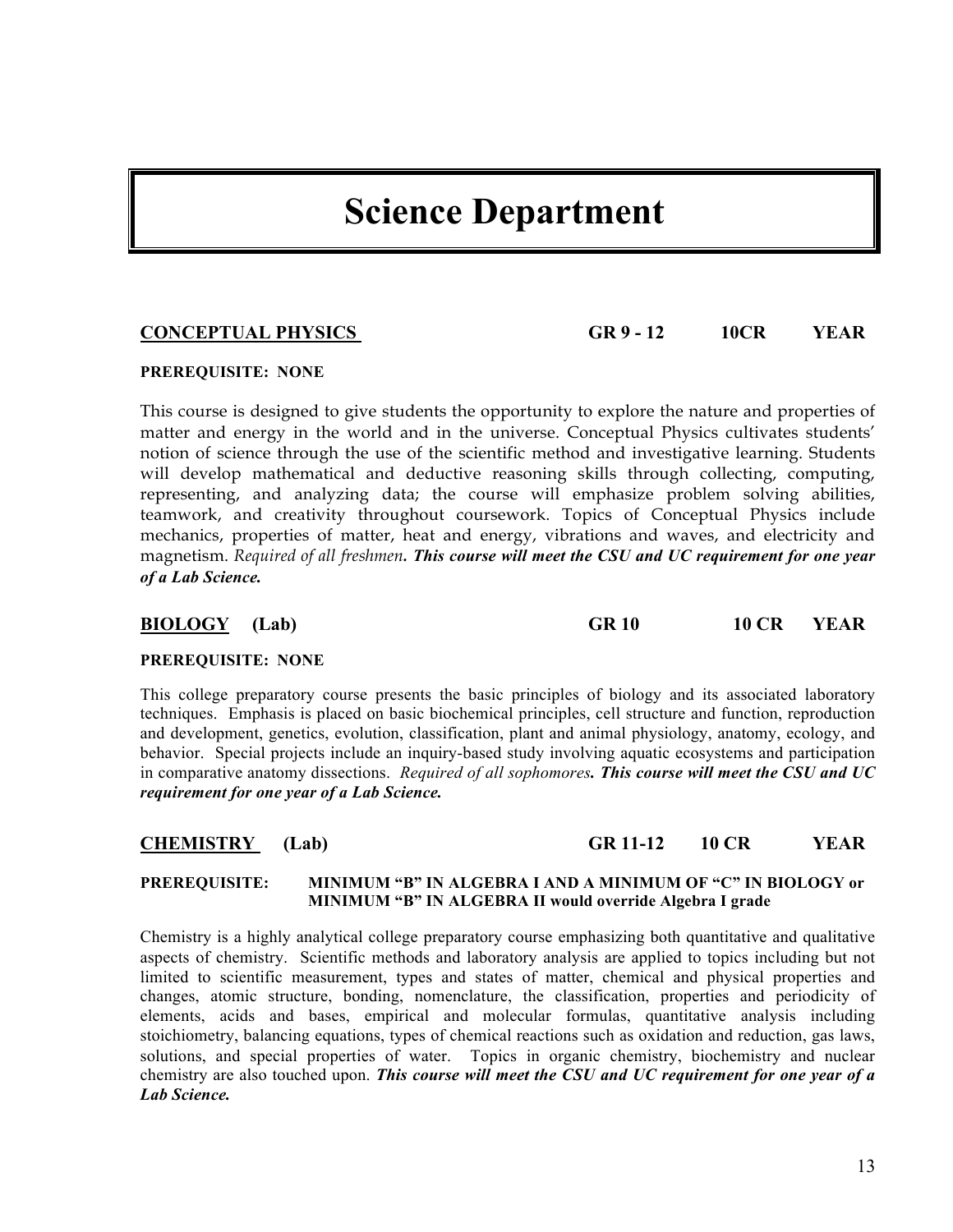### **PREREQUISITE: B OR ABOVE IN ALGEBRA II, CONCURRENT ENROLLMENT IN PRECALCULUS OR CALCULUS**

Physics is a highly analytical college preparatory course emphasizing quantitative analysis of data collected through laboratory investigations. Topics include scientific measurement, vector analysis, Newton's Laws, mechanics of motion such as displacement, velocity and acceleration, mechanics of force including but not limited to gravitation, torque, centripetal force, friction and resistance, work, heat, optics, electricity, magnetism and materials science. *This course will meet the CSU and UC requirement for a second year of Lab Science.* 

### **ANATOMY AND PHYSIOLOGY GR 11-12 10 CR YEAR**

#### **PREREQUISITE: C+ IN BIOLOGY, SCIENCE TEACHER'S RECOMMENDATION**

Anatomy and Physiology is a year-long course for students who are interested in biology, medicine, and health care professions. It is a rigorous, third-year science course. Students will understand the structures and functions of the human body, and will participate in laboratory experiences that will promote understanding of the human body systems. *This course will meet the CSU and UC requirement for a second year of Lab Science.* 

### **PHYSICAL EDUCATION/HEALTH GR 9-12 10 CR YEAR**

### **PREREQUISITE: NONE (ONE YEAR IS REQUIRED OF ALL STUDENTS)**

Physical Education: A range of physical activities is offered to provide an opportunity for students to meet their physical needs. Instruction and practice in the fundamental skills basic to performance in several team sports as well as physical conditioning are presented.

**Credit for PHYSICAL EDUCATION** can also be met by participating in two team sports - two years of the same sport or two sports in one year. You can also earn P.E. credit by taking a Dance or Latin Dance class. However, if either of these options are taken, the HEALTH course requirements will need to be met independently either in summer school or night school. Please note that if you use one dance class for P.E., you will still need to take one year of a visual or performing arts class.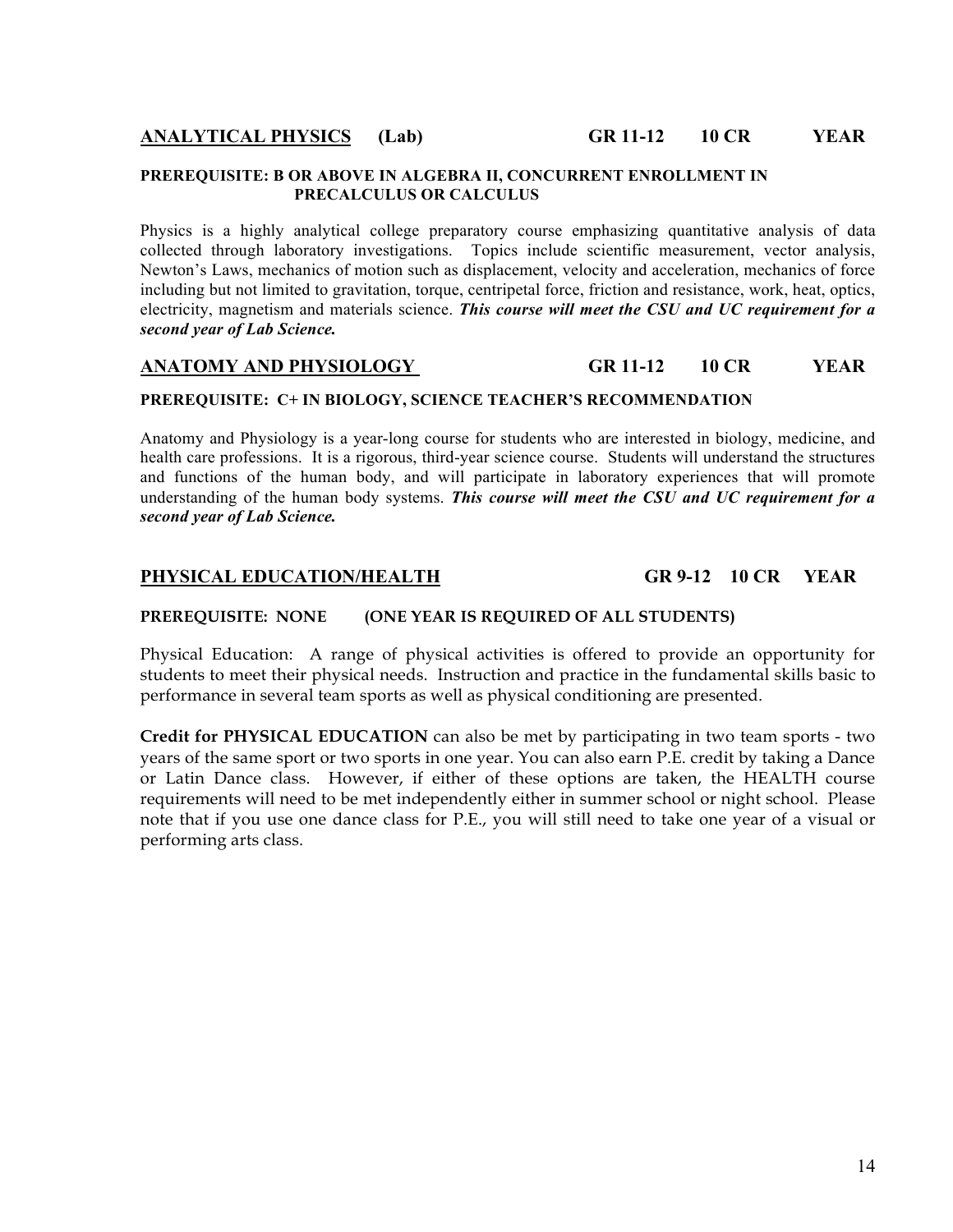# **Social Science Department**

# **SOCIAL SCIENCE DEPARTMENT REQUIREMENTS**

### **Each student is required to complete eight semesters of History/Social Science:**

9th grade: Two semesters of Geography 10<sup>th</sup> grade: Two semesters of World History 11<sup>th</sup> grade: Two semesters of United States History or Advanced Placement United History. 12<sup>th</sup> grade: One semester each of Economics and U.S. Government; or two semesters of AP U.S. Government.

| <b>GEOGRAPHY</b> | GR 9 | 10CR | YEAR |
|------------------|------|------|------|
|                  |      |      |      |

### **PREREQUISITE: NONE**

This course is an introduction to the geography of a variety of countries and regions throughout the world. The objective of the course is to give students an overview of major historical, physical, cultural, and political aspects of selected regions. In addition, students will improve and further develop their literacy and critical thinking skills including the ability to compare/contrast, analyze, synthesize, identify cause and effect, evaluate, and problem solve. They will increase their content area vocabulary, develop writing and research skills, and develop their public speaking abilities. *Required for freshmen.*

**WORLD HISTORY GR 10 10 CR YEAR**

### **PREREQUISITE: GEOGRAPHY**

This course examines major turning points that have shaped our modern world, from the mid 1300's (The Renaissance), to the present. The course focuses on the expansion of the West and the growing interdependence of people and cultures throughout the world. It also explores the roots of major social problems facing the world today. Students will build upon their critical thinking, reading, and writing skills through analysis of primary source documents, graphs, maps, and charts. Students will also develop an understanding of current world issues and relate them to their historical, geographic, political, economic, and cultural contexts. Students will consider multiple accounts of events in order to understand international relations from a variety of perspectives. Required of sophomores.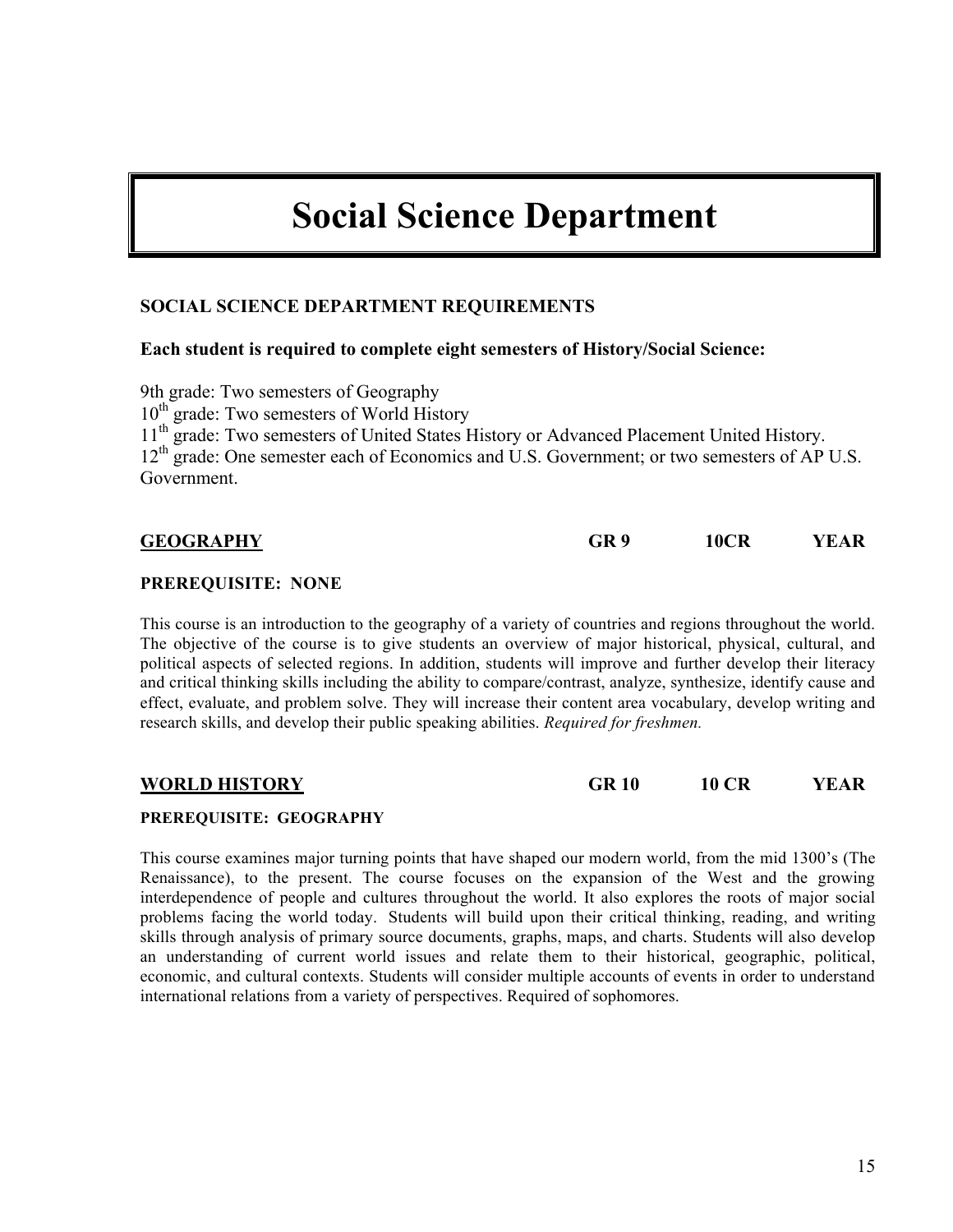#### **PREREQUISITE: "B" IN ENGLISH 1H OR "A" IN ENGLISH 1; "A" IN GEOGRAPHY; DEPARTMENT CHAIRPERSON APPROVAL**

The study of European history since 1450 introduces students to cultural, economic, political, and social developments that played a fundamental role in shaping the world in which they live. Without this knowledge, we would lack the context for understanding the development of contemporary institutions, the role of continuity and change in present-day society and politics, and the evolution of current forms of artistic expression and intellectual discourse. In addition to providing a basic narrative of events and movements, the goals of AP European History are to develop (a) an understanding of some of the principal themes in modern European history, (b) an ability to analyze historical evidence and historical interpretation, and (c) an ability to express historical understanding in writing. Students who successfully complete this course and pass the A.P. exam may qualify for college credit.

**UNITED STATES HISTORY GR 11 10 CR YEAR**

#### **PREREQUISITE: WORLD HISTORY**

This course addresses the major turning points in American history, with a focus on the  $19<sup>th</sup>$  and  $20<sup>th</sup>$ centuries. Students begin with a review of the nation's beginnings and the impact of the Enlightenment on U.S. democratic ideals. Students understand the emergence and impact of new technology and a corporate economy, including the social and cultural effects. They trace the change in the ethnic composition of American society; the movement toward equal rights for racial minorities and women; and the role of the United States as a major world power. Students examine the expanding role of the federal government and federal courts as well as the continuing tension between the individual and the state. Students consider the major social problems of our time and trace their causes in historical events. Students improve and develop their critical thinking skills including the ability to compare/contrast, analyze, synthesize, identify cause and effect, evaluate and problem solve. They increase their content area vocabulary, develop writing and research skills, and develop their public speaking abilities. Required for juniors not enrolled in AP U.S. History.

#### **AP UNITED STATES HISTORY GR 11 10 CR YEAR**

### **PREREQUISITE: "A" IN WORLD HISTORY OR "B" IN AP EURO; "A" IN ENGLISH 2 OR "B" IN ENGLISH 2H; DEPARTMENT CHAIRPERSON APPROVAL**

This course is intended to provide students with a learning experience equivalent to that obtained in a college introductory United States History course. The course will give students a firm grounding in the subject matter of U.S. History and in interpretive questions that derive from the study of the major themes in U.S. History. In addition, the course will provide students with the analytic skills and factual knowledge necessary to deal critically with the problems and materials in U.S. History. Students will analyze primary and secondary sources, interpret history, recognize causation, compare developments or trends, assess historical materials, evaluate historical scholarship, make informed judgments about historical issues, support judgments with appropriate evidence and express those judgments clearly and persuasively, both orally and in essay format.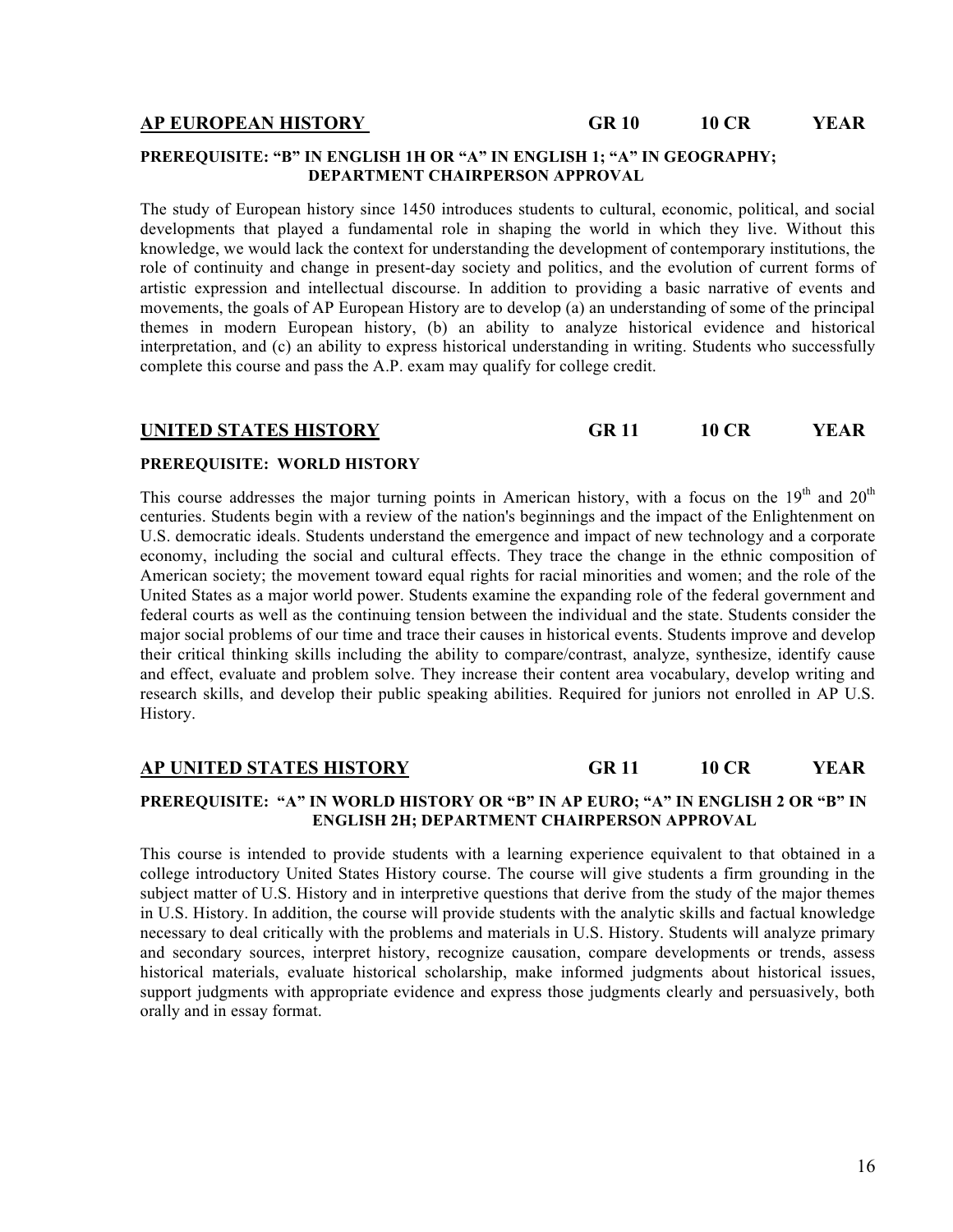### **UNITED STATES GOVERNMENT GR 12 5 CR SEMESTER**

#### **PREREQUISITE: U.S. HISTORY OR AP U.S. HISTORY**

This course is intended as a description, analysis, and explanation of the American system of government. Students study the foundations of the Constitution, the federal system, the media, political parties, voters and voter behavior, elections, mass media and public opinion, and interest groups, as well as the three branches of government. Students analyze the relationship among federal, state, and local governments, with particular attention paid to important historical documents such as the Federalist Papers. This course provides students with a strong foundation of civic literacy as they prepare to vote, participate in community activities, and assume the responsibilities of citizenship. Required of seniors not enrolled in AP Government and Politics.

#### **ECONOMICS GR 12 5CR SEMESTER**

#### **PREREQUISITE: U.S. HISTORY OR AP U.S. HISTORY**

Students will master fundamental economic concepts, applying the tools (graphs, statistics, equations) from other-subject areas to the understanding of operations and institutions of economic systems. Studied in a historic context are the basic economic principles of micro- and macroeconomics, international economics, comparative economic systems, measurement, and methods. Required for seniors not enrolled in AP Government and Politics.

### **AP UNITED STATES GOVERNMENT AND POLITICS GR 12 5 CR YEAR**

### **PREREQUISITE: "A" IN U.S. HISTORY OR "B" IN AP U.S. HISTORY; DEPARTMENT CHAIRPERSON APPROVAL**

The Advanced Placement course in United States Government and Politics gives students an analytical perspective on government and politics in the United States. This course includes both the study of general concepts used to interpret U.S. government and politics and the analysis of specific examples. It also requires familiarity with the various institutions, groups, beliefs, and ideas that constitute U.S. government and politics. Students will know important facts, concepts, and theories pertaining to U.S. government and politics; understand typical patterns of political processes and behavior and their consequences; analyze and interpret basic data relevant to U.S. government and politics; critically analyze relevant theories and concepts and apply them appropriately, and develop their connections across the curriculum. Students who successfully complete this course and pass the A.P. exam may qualify for college credit.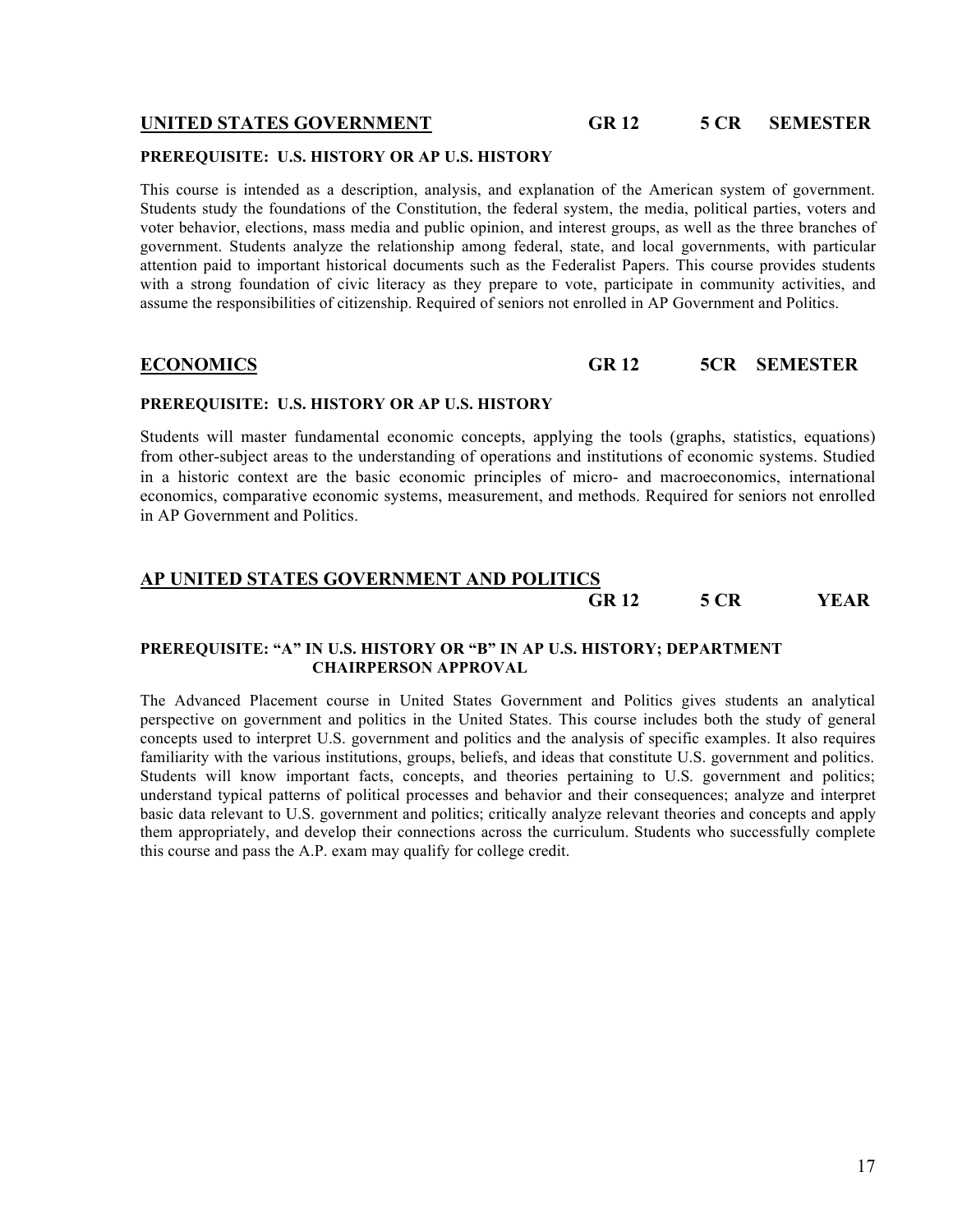# **Visual and Performing Arts Department**

**All year-long visual and performing arts courses meet the 'F' requirement for University of California and California State Colleges.**

### **ART I - BEGINNING GR 9-12 10 Credits Year**

#### **Prerequisite: NONE**

Art is an elective course designed to stimulate creative thinking, develop perceptual skills, and introduce techniques used in various media. Instruction is offered in drawing, color theory, painting, illustration and collage. No previous artistic experience is required for this course. Students also study the works of many visual artists from a wide range of cultures and time periods and they are given the opportunity to articulate their ideas about these works. Class and individual critiques allow students to analyze their work and the work of others.

#### **ART II - INTERMEDIATE GR 9-12 10 Credits Year**

### **PREREQUISITE: RECOMMENDATION OF ART TEACHER**

In Art II (Intermediate Art), students participate in the same kinds of activities as Art I, but explore a wider range of media and are given more challenging creative 'problems.'

#### **ADVANCED PLACEMENT ART HISTORY GR 11-12 10 Credits Year**

#### **Prerequisite - Grade of B or better in English and World History - Signature of Advanced Placement Art History teacher**

This course is an intensive study of the history of art from cave paintings to post-modern expressions. In a lecture-discussion format, students will focus on the architecture, painting and sculpture of each historical period and the social and political factors that provide a context for the pieces. Students will be given large reading assignments and use note-taking, writing, and analytical skills extensively. This course is suggested for serious students who desire a challenge and would be helpful for those planning a career in an art-related field. Students in this course will take the Advanced Placement exam at end of the year and, with a satisfactory score, may earn college credit.

### **PREREQUISITE: NONE**

This elective course offers training in contemporary Latin Dance styles and Ballet Folklorico culminating in performances for the student body and community. This course is designed to enhance cultural awareness, develop each individual's expression and ability through dance techniques, presentations and choreography. The student is taught to wear costumes properly and learn their symbolic meaning as well as dance styles and techniques from Latin America and the regional dances from Mexico.

**LATIN DANCE GR 9-12 10 credits Year**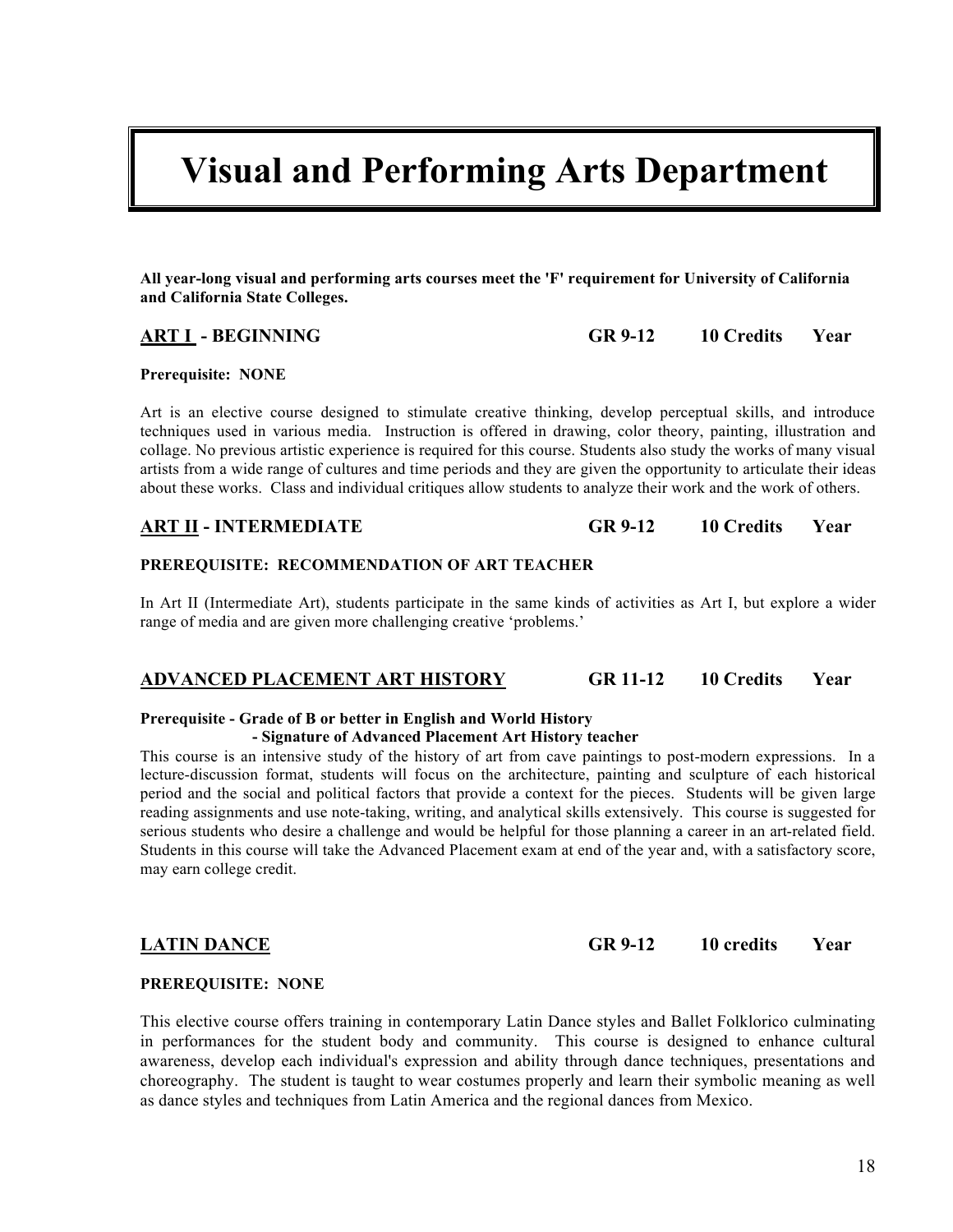### **THEATER GR 9-12 10 credits Year**

### **PREREQUISITE: NONE**

This course is designed to offer an introduction to theater as a performing art.

# **VIDEO PRODUCTION GR 9-12 10 credits Year**

#### **PREREQUISITE: RECOMMENDATION OF VIDEO PRODUCTION TEACHER**

This course is designed as an introduction to the production of video as a form of communication and means of artistic expression. Students will learn how to make a video from conception to completion stressing the development of a story, storyboarding, camera techniques and editing using digital technology. Videos will be produced for the student body and the community. Students will also study film and video vocabulary, will be exposed to the history of filmmaking and will be given opportunities to evaluate a film's ability to convey meaning. Students will also examine film and video's historical and cultural influence on our daily lives.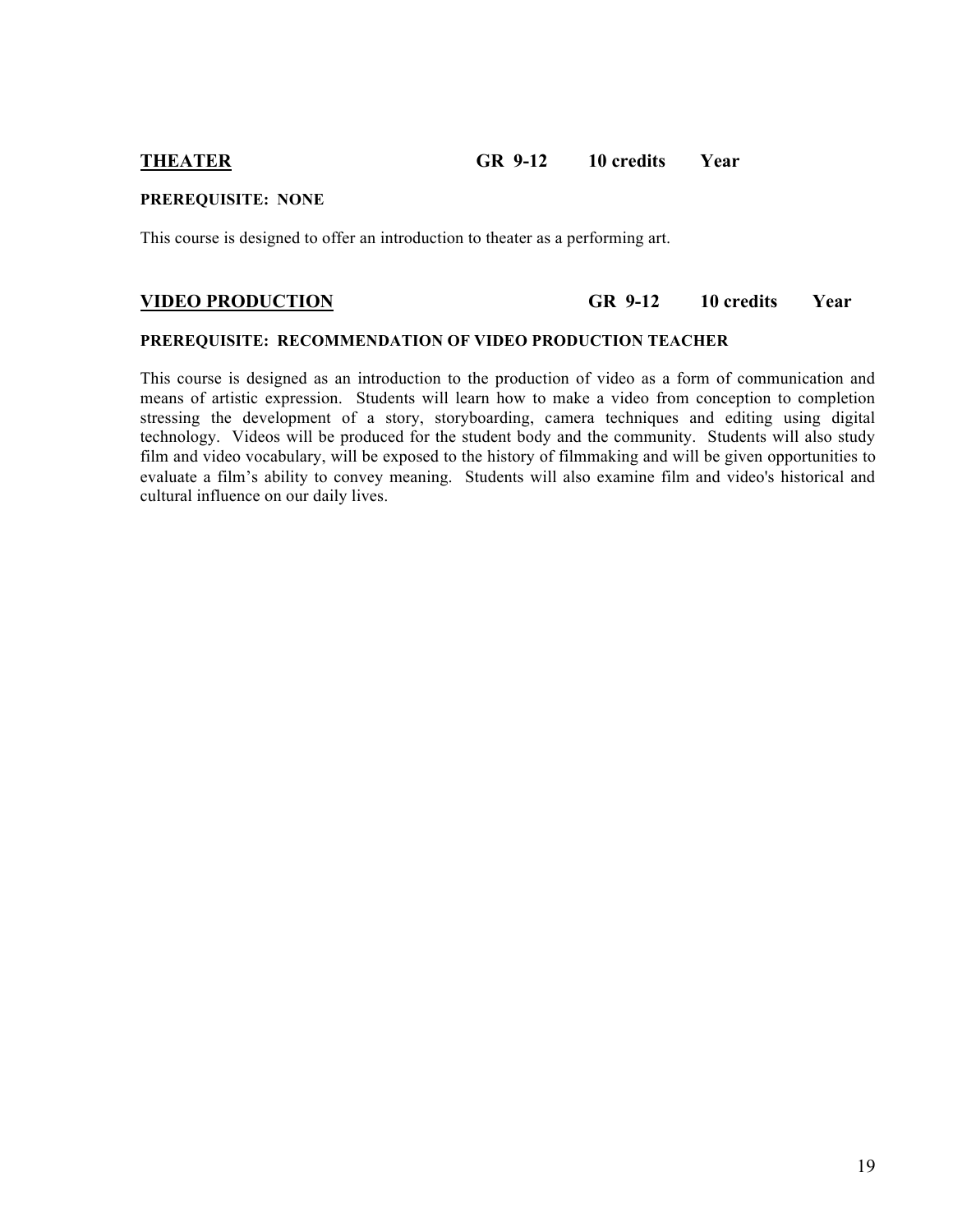# **Electives**

# **YEARBOOK GR10-12 10CR YEAR**

#### **Prerequisite: Completed Application and Moderator's Signature**

This course offers a "hands on" experience in the production of the school's yearbook. Students engage in the various elements of the yearbook, from the conceptualization of the book's theme to the layout and design of each page. Students are also involved in fundraising and promotion of the yearbook.

**ENRICHMENT GR 9-12 10CR YEAR**

#### **Administration/Teacher Recommendation**

Enrichment builds upon the fundamentals of reading and math courses. It reinforces language arts skills emphasizing the development in the areas of reading, writing, and listening. Math focuses on the basic fundamentals of Algebra and Geometry. The needs of students are met through collaboration of the subject area teacher and Enrichment teacher.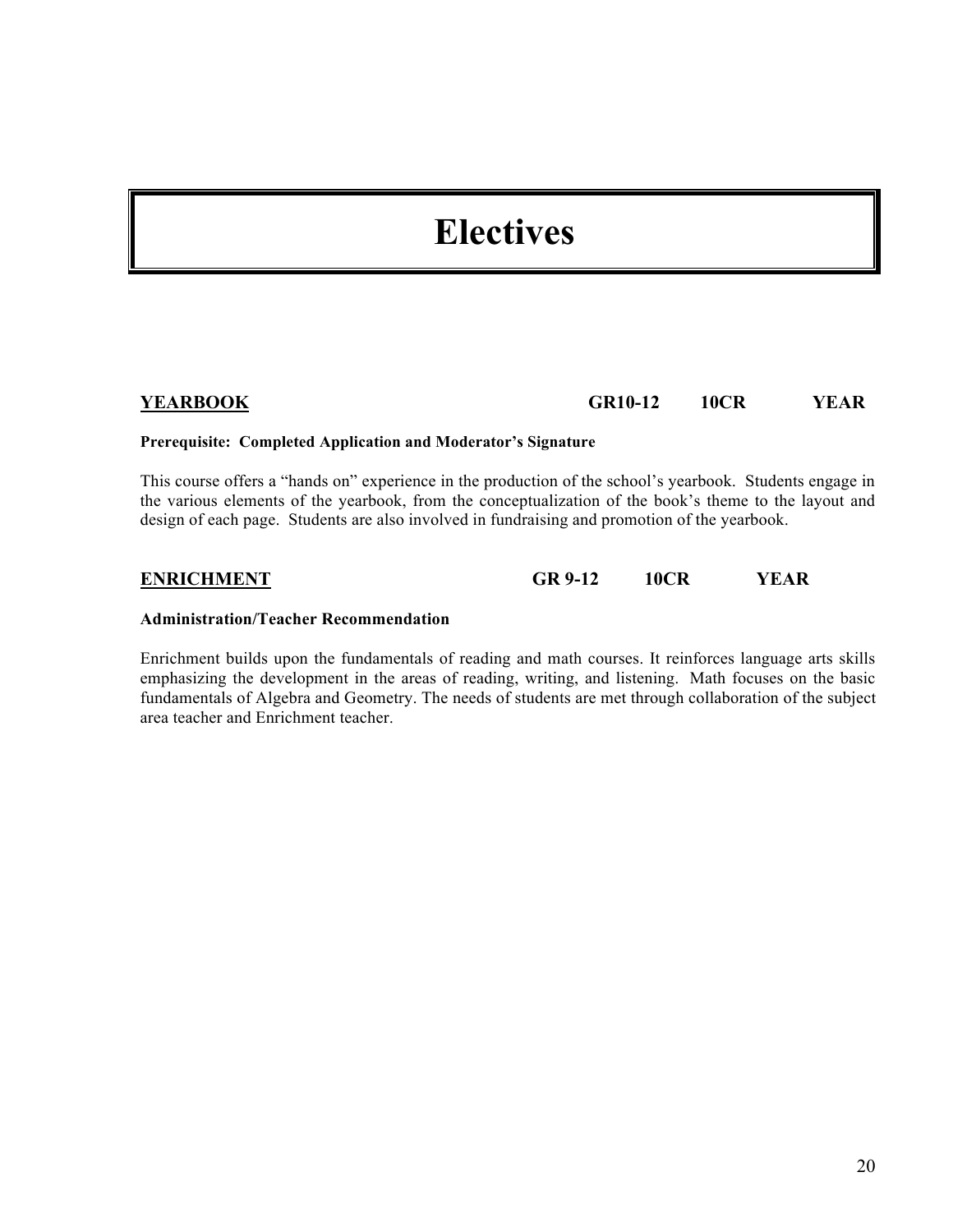# **Graduation Requirements**

# Subject

# **Credits**